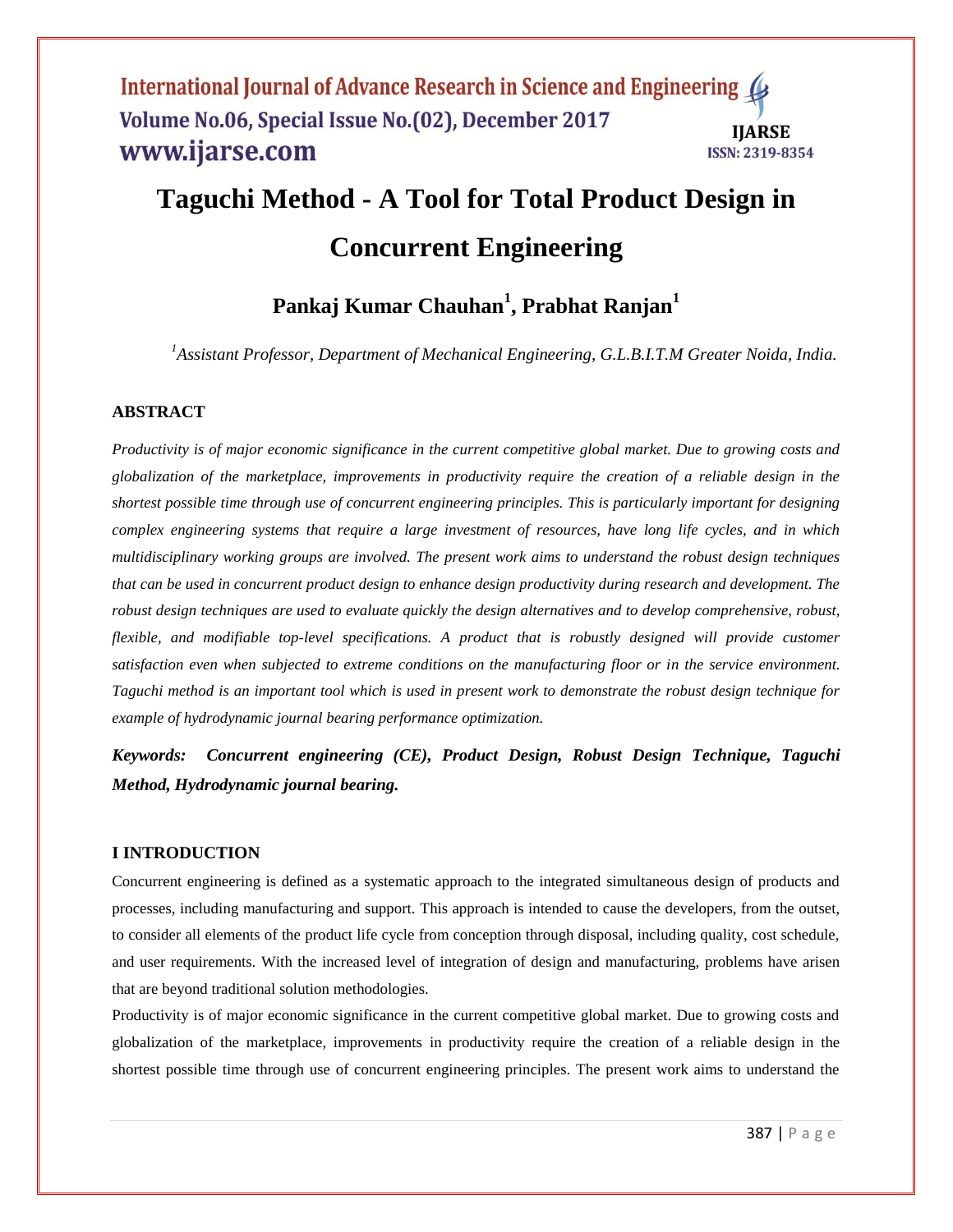robust design techniques that can be used in concurrent product design to enhance design productivity during research and development.

The objective of this work is the creation of a reliable and robust design through concurrent systems analysis in the shortest possible time. Improvements in industrial productivity are strongly related to improvements in design productivity. To improve the design productivity, we are interested in examining the means for developing initial design specifications that could accommodate the changes that a design is subject to during the entire design process or a product's normal life.

Specially, we address for enhancing design productivity in designing complex systems concurrently by increasing design knowledge in the early stages of design. Increasing design knowledge facilitates making early decisions more *comprehensive* based on better information. It is widely accepted that the *quality* of a design can be improved if downstream information is used when making up-stream decisions. This calls for more effort to be invested earlier in a system realization time-line.

The benefits of introducing the concurrent engineering analyses using robust design technique in the early stages of design are schematically illustrated in Figure 1.1





In a traditional design process, sophisticated analysis tools are used by specialists in individual disciplines and in the later design stages. CE provides an initiative of the product development community that has the goal of reducing the length of the product design and manufacturing cycle time by allowing teams of engineers to develop design modules concurrently from their perspectives. This work aims to understand one of the methodological approaches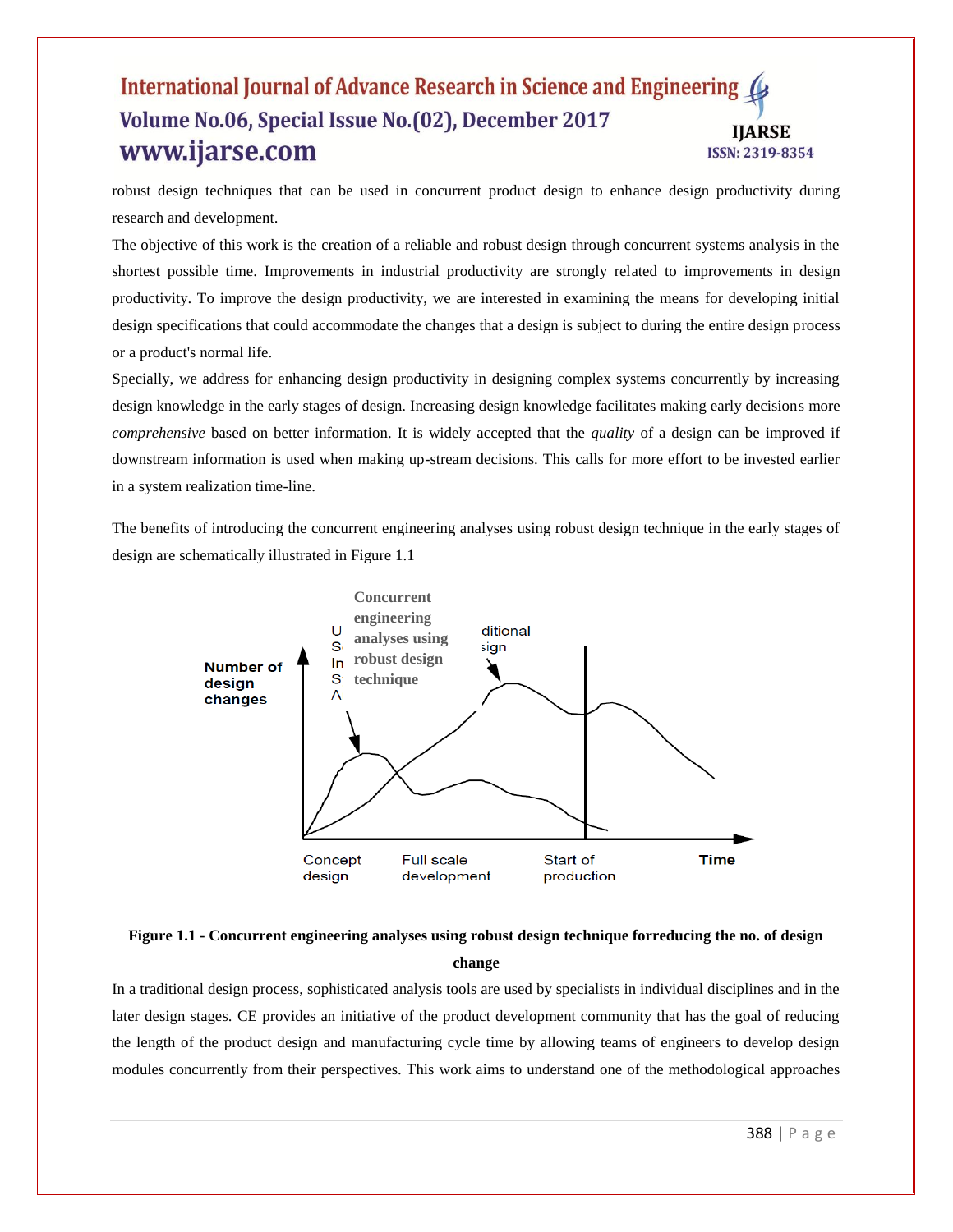(*Techniques* agent of 7Ts) that could support the use of high fidelity analyses in the early stages of designing complex systems.

From some common technique of CE, the present work aims to understand the robust design techniques that can be used in concurrent product design to enhance design productivity during research and development. The robust design techniques are used to evaluate quickly the design alternatives and to develop comprehensive, robust, flexible, and modifiable top-level specifications. *Taguchi method* is an important tool which is used in present work to demonstrate the robust design technique for example of hydrodynamic journal bearing performance optimization.

The objective of the research contained in this work is to investigate the application of Taguchi's method to the design of hydrodynamic journal bearing performance optimization. The goal is to be able to predict the optimum values for the system parameters - that is, the values that will satisfy the prescribed engineering requirements so that the system is robust (insensitive to the causes of variation of the desired response). Analytical models and design guides are used to simulate the necessary "experiments".

#### **II. LITERATURE REVIEW**

The concept of concurrent engineering was first proposed as a means to minimize the product development time, since than many interpretation of concurrent engineering have emerged in literature. Today concurrent engineering is much more encompassing. Concurrent engineering is a systematic approach to the integrated concurrent design of the product and their related process including manufacturing and support. This approach is intended to cause the developer from outset to consider all the elements of product life cycle from conception to disposal including quality, cost, schedule and user requirements. (Winner Et Al, 1992)

Fewer design changes and shorter lead time both equate to quicker response to customer needs. However, there are even better reasons for using concurrent engineering that is lower rejection and scrap rate on the shop floor instantaneously improve profit. (25) In response to the increasing pressures from global competitiveness there is a growing investment of effort to enhance design productivity by implementing principles embodied in concurrent engineering (1-3)**.** Various developments in improving design productivity are more or less associated with the enablers for seven influencing agents (7Ts) of CE (talents, tools, task, teamwork, technology, techniques, and time) as defined by Prasad (3). From some common technique of CE, the present work aims to understand the robust design techniques that can be used in concurrent product design to enhance design productivity during research and development.

Hydrodynamic journal bearings are typical critical power transmission components that carry high loads in different machines (Bouyer and Fillon, 2011). Therefore, it is essential to know the expected operating conditions of the bearings to gain high performance and avoid failure at the initial stage. The available predictive techniques for bearing analysis can be categorized into rigorous and rapid techniques (Campbell et al., 1968; Martin, 1983;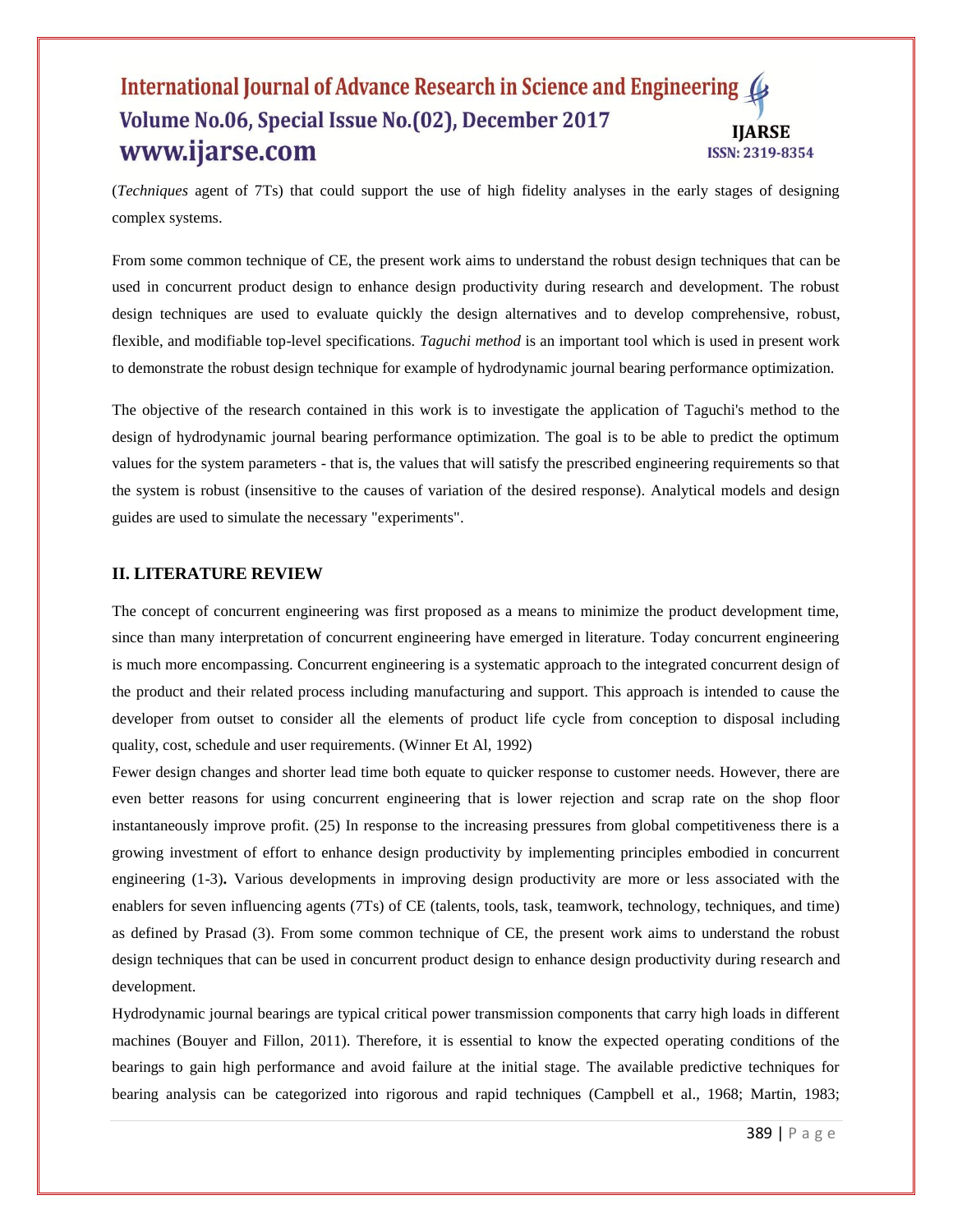Majumdar, 1994). The use of numerical methods involves very detailed analysis of bearing geometry but tend to be expensive in skill and time and lack of accuracy in the determination of the overall performance of sliding bearings (Reddyhoff et al., 2005; Mahieux, 2005; Podevin et al., 2005; Arghir et al., 2003; Sahlin et al., 2005; De Kraker et al., 2007; Rezaei et al., 2009). Traditionally, the classic one-factor-at-a-time experimental approach had been applied to evaluate journal bearing behaviour by changing one variable while the other factors are constant. This technique is laborious and time consuming and seldom guarantees the determination of optimal conditions (Kasolang and Dwyer-Joyce, 2008; Survase et al., 2006; Deligant et al., 2011; Dimitrios et al., 2011).

The existing literature shows that most authors concerned with the study of the pressure of thin film by using the one-factor-at-a-time technique (PawelKrasowski, 2011; Nuruzzaman et al., 2010; Sharma and Pandey, 2009; Stolarski, 2010). (PawelKrasowski, 2011) has simulated the oil-film pressure distribution for laminar and steady oil flow in journal bearing. (Nuruzzaman et al., 2010) have calculated the pressure distribution and load capacity of journal bearing using finite element method. Their results were compared with analytical results. In another studies (Sharma and Pandey, 2009; Tsuneo Someya, 2003; Valkonen, 2010), experimental investigations were performed based on one-factor -at-a-time procedure to discuss the development of pressure profiles in the oil-film of slide journal bearing. These studies revealed that without considering the effects of other factors led to incorrect conclusions, due to the presence of interactions between the factors. In another work, (Stolarski, 2010), the inconsistency of the pressure profiles from experimental study with the theory results and has shown insufficient agreement.

These limitations of one-factor-at-a-time technique can be overcome by using Taguchi Robust design approach. The objective of the research contained in this work is to investigate the application of Taguchi's method to the example for design of hydrodynamic journal bearing performance optimization. The bearing performance evaluation needs so many experimental runs to find the characteristics of the bearing. In order to reduce the number of experimental runs, we have chosen the Taguchi technique [10], which suggested the experimental robust design techniques [7–9] used for achieving the consistency of performance.

#### **III PROPOSED WORK**

#### **3.1 example Problem Description**

A journal bearing on an1800 rpm steam turbine rotor supports a gravity load of 17 kN. The journal diameter has been established as 150 mm in order to provide sufficient shaft stiffness. A forced feed lubrication system will supply SAE 10 oil, controlled to an average film temperature in range of 65- 75 <sup>o</sup>C. Proportion of  $L/D = 1/2$  is desired for convenient use of the design charts. Design engineer is interested to optimize the effect of minimizing combinations of oil flow and power loss with maximization of minimum oil film thickness under Trumpler design constraints using Taguchi robust design approach and overall evaluation criteria.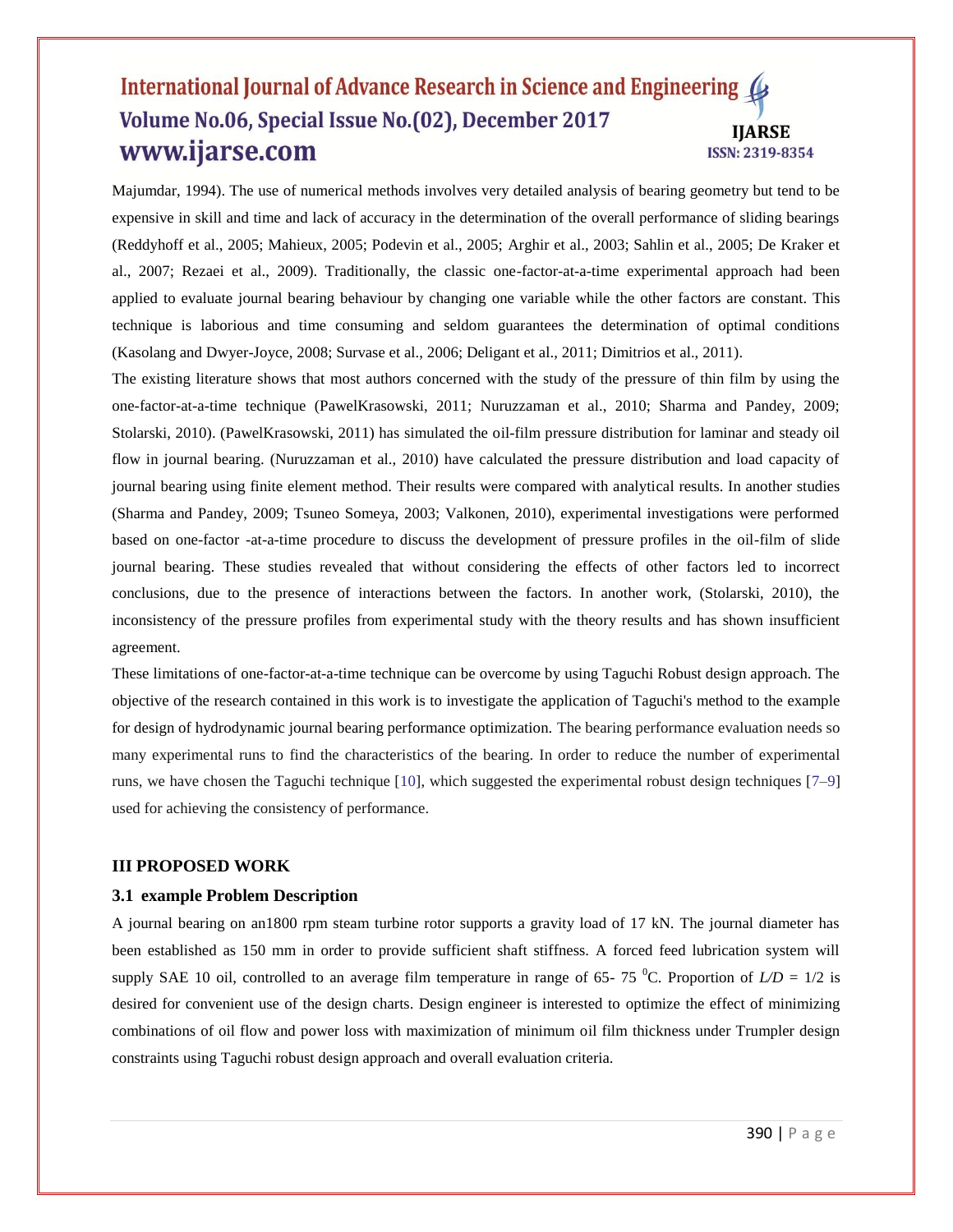# **3.2 Problem Solution**

#### **3.2.1 Decisions and Assumptions**

- i. The 1-2 MPa range of representative unit sleeve bearing loads given for steam turbine in design table is selected.
- ii. Bearing parameters are selected to operate in optimum range.
- iii. The lubricant is supplied to the bearing at atmospheric pressure.
- iv. The entire heat generated in the bearing is carried away by the oil.

#### **3.2.2Design Analysis**

Given  $LD = 1/2$ 

$$
D=150\;mm
$$

Hence  $L = D/2 = 150/2 = 75$  mm

 $N = 1800$  rpm =  $1800/60 = 30$  rps

 $W = 17$  kN

 $\text{By P} = \text{W} / \text{LD} = \frac{17 \times 1000}{75 \times 150} = 1.511 \text{ MPa}$ 

Based on decision 1, where  $P = 1-2 \text{ MPa}$ 

Evaluating for whole range of P at three levels

P = 1 MPa, 1.511 MPa, 2 MPa

So that W at three levels can be evaluated under design constraints

 $W = 11.25$  kN at  $P = 1$  MPa by  $P = W/LD$ 

 $W = 17$  kN given, and P = 1.511 MPa calculated above

 $W = 22.50$  kN at  $P = 2$  MPa by  $P = W/LD$ 

Average film temperature =  $65 - 70$ <sup>0</sup>C

Evaluating for whole range of temperature at three levels

 $T = 65$ <sup>0</sup>C, 70<sup>0</sup>C, 75<sup>0</sup>C

From design chart dynamic viscosity  $\mu$  at three levels of temperature

At  $T = 65 \,^0C$ ,  $\mu = 11 \, \text{mPa-s}$ 

At  $T = 70$  °C,  $\mu = 9.25$  mPa-s

At  $T = 75 \,^0C$ ,  $\mu = 7.76 \, \text{mPa-s}$ 

At  $LD = 1/2$ , the optimum operating range is between  $S = 0.037$  and  $S = 0.35$ 

At these ranges by Sommerfeld number equation,

$$
S = \left(\frac{r}{c}\right)^2 \left(\frac{\mu N}{P}\right)
$$

And by clearance range equation  $0.001r \le c \le 0.002r$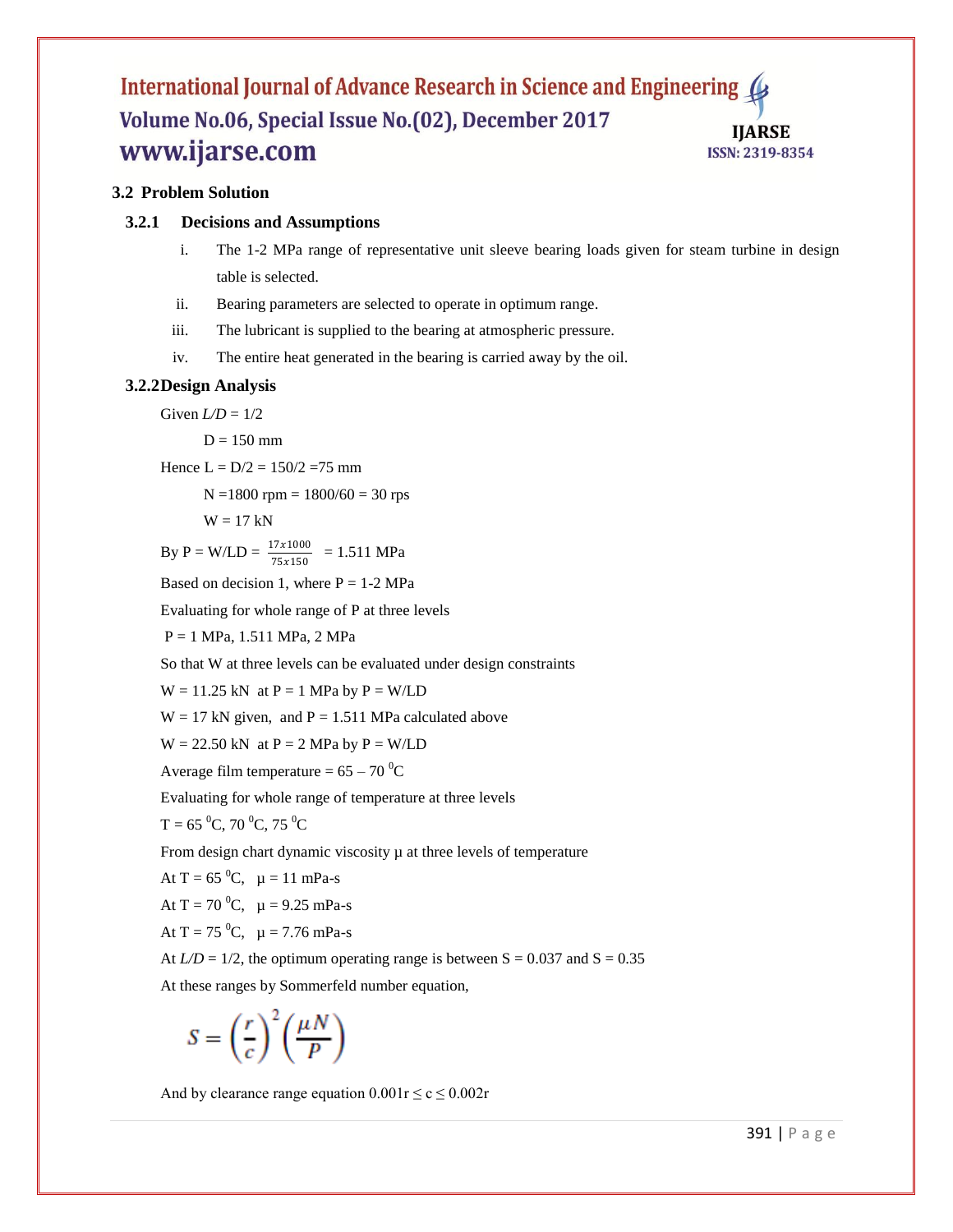Clearance range is 0.05 to 0.12 mm

Assuming factor of safety  $= 2$  as per Trumpler design constraints

Evaluating for whole range of C at three levels

 $C = 0.074$  mm, 0.0895 mm, 0.105 mm

# **3.3 Optimization Process**

### **3.3.1 Selection of Factor Levels and Orthogonal array**

Three factors each at three levels are chosen for optimization. And L<sub>9</sub> orthogonal array is chosen for performing analyses. Which are as under:

| Exp. No | Α | в | С | D |
|---------|---|---|---|---|
|         |   |   |   |   |
|         |   | ◠ | ∍ | ◠ |
|         |   |   |   |   |
|         |   |   |   |   |
|         |   |   |   |   |
| 6       |   |   |   |   |
|         |   |   |   | ∍ |
| 8       |   |   |   |   |
|         |   |   |   |   |

|  | Table 3.1 - L <sub>9</sub> orthogonal array |  |
|--|---------------------------------------------|--|
|--|---------------------------------------------|--|

As there are four factors in the Table 3.1 and we are analysing three factors so fourth column of factor D is eliminated. Three factors and there levels are shown in Table 3.2 as under:

#### **Table 3.2 – Selection of Factor and Levels**

| <b>Factor</b>                   | Assignment  |       |        |       |
|---------------------------------|-------------|-------|--------|-------|
|                                 |             |       |        |       |
| Dynamic viscosity $(\mu)$ mPa-s | $\mathbf A$ |       | 9.25   | 7.76  |
| Clearance $(C)$ mm              |             | 0.074 | 0.0895 | 0.105 |
| Unit load (P) MPa               |             |       | 1.511  |       |

#### **3.3.2Analyses**

Design engineer is interested to optimize the effect of minimizing combinations of oil flow and power loss with maximization of minimum oil film thickness under Trumpler design constraints using Taguchi robust design approach and overall evaluation criteria.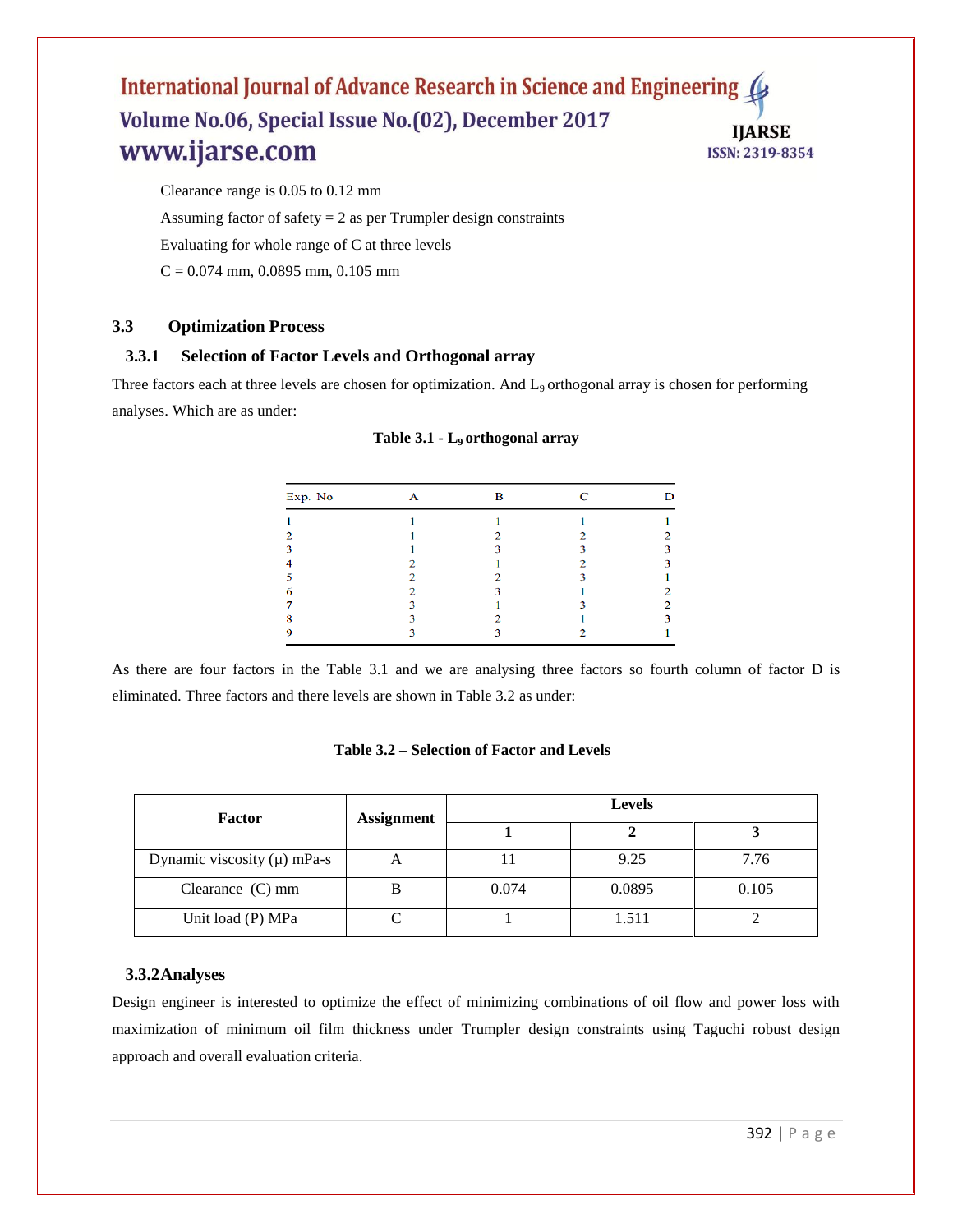| Exp. No<br>A |      |       |             | <b>Response values</b>                                                                         |        |                                                |            |           |
|--------------|------|-------|-------------|------------------------------------------------------------------------------------------------|--------|------------------------------------------------|------------|-----------|
|              |      | B     | $\mathbf C$ | <b>Friction</b><br>Min oil film<br>Power<br>thicknessh<br>loss H<br>$0 \text{ (mm)}$<br>(watt) |        | Oil flow<br>rate Q<br>$\text{(mm}^3\text{/s)}$ | <b>OEC</b> | S/N ratio |
| 1            | 11   | 0.074 | 1           | 0.0313                                                                                         | 1356.1 | 60022.4                                        | 61.1       | 35.71     |
| 2            | 11   | 0.09  | 1.511       | 0.0242                                                                                         | 1343.1 | 78850.4                                        | 31.6       | 30.00     |
| 3            | 11   | 0.105 | 2           | 0.0203                                                                                         | 1368.3 | 96629.2                                        | 8.3        | 18.42     |
| 4            | 9.25 | 0.074 | 1.511       | 0.0222                                                                                         | 1295.3 | 64188.2                                        | 38.1       | 31.62     |
| 5            | 9.25 | 0.09  | 2           | 0.0187                                                                                         | 1284.9 | 81652.0                                        | 19.5       | 25.79     |
| 6            | 9.25 | 0.105 | 1           | 0.0275                                                                                         | 989.7  | 92943.7                                        | 65.6       | 36.34     |
| 7            | 7.76 | 0.074 | 2           | 0.0175                                                                                         | 1233.0 | 66467.2                                        | 28.9       | 29.20     |
| 8            | 7.76 | 0.09  | 1           | 0.0250                                                                                         | 929.9  | 78513.6                                        | 71.6       | 37.10     |
| 9            | 7.76 | 0.105 | 1.511       | 0.0195                                                                                         | 985.7  | 96946.4                                        | 40.6       | 32.17     |

#### **Table 3.3 – Individual response, OEC, and S/N ratio for corresponding trial**

After getting the three response values (oil film thickness, friction power loss, and oil flow rate), response are converted into single response by overall evaluation criteria (OEC). After that S/N ratio are calculated. Individual response value, combined OEC, and S/N ratio are showed in Table 3.3.

#### **3.3.3 Analyses of Mean (ANOM)**

Mean of each factor at each level is known as analyses of mean. Factor levels with maximum S/N ratio are chosen as optimum levels. After that ANOVA (analyses of variance) is performed. ANOM result is shown in Table 3.4 as below.

| Factor                          | <b>Assignment</b> | <b>Levels</b><br>ി |          |          |  |
|---------------------------------|-------------------|--------------------|----------|----------|--|
|                                 |                   |                    |          |          |  |
| Dynamic viscosity $(\mu)$ mPa-s | A                 | 28.04301           | 31.24912 | 32.82697 |  |
| Clearance $(C)$ mm              | В                 | 32.17893           | 30.96224 | 28.97793 |  |
| Unit load (P) MPa               |                   | 36.38695           | 31.26419 | 24.46795 |  |

|  | Table 3.4 - ANOM result |  |
|--|-------------------------|--|
|--|-------------------------|--|

By ANOM result optimized Factor Level are  $A_3 B_1 C_1$ .

#### **3.3.4Analyses of Variance (ANOVA)**

Analysis of variance is performed and results are shown in Table 3.5 as below. Factor C (unit load) is of 76.93 % in optimized performance of minimizing combinations of oil flow and power loss with maximization of minimum oil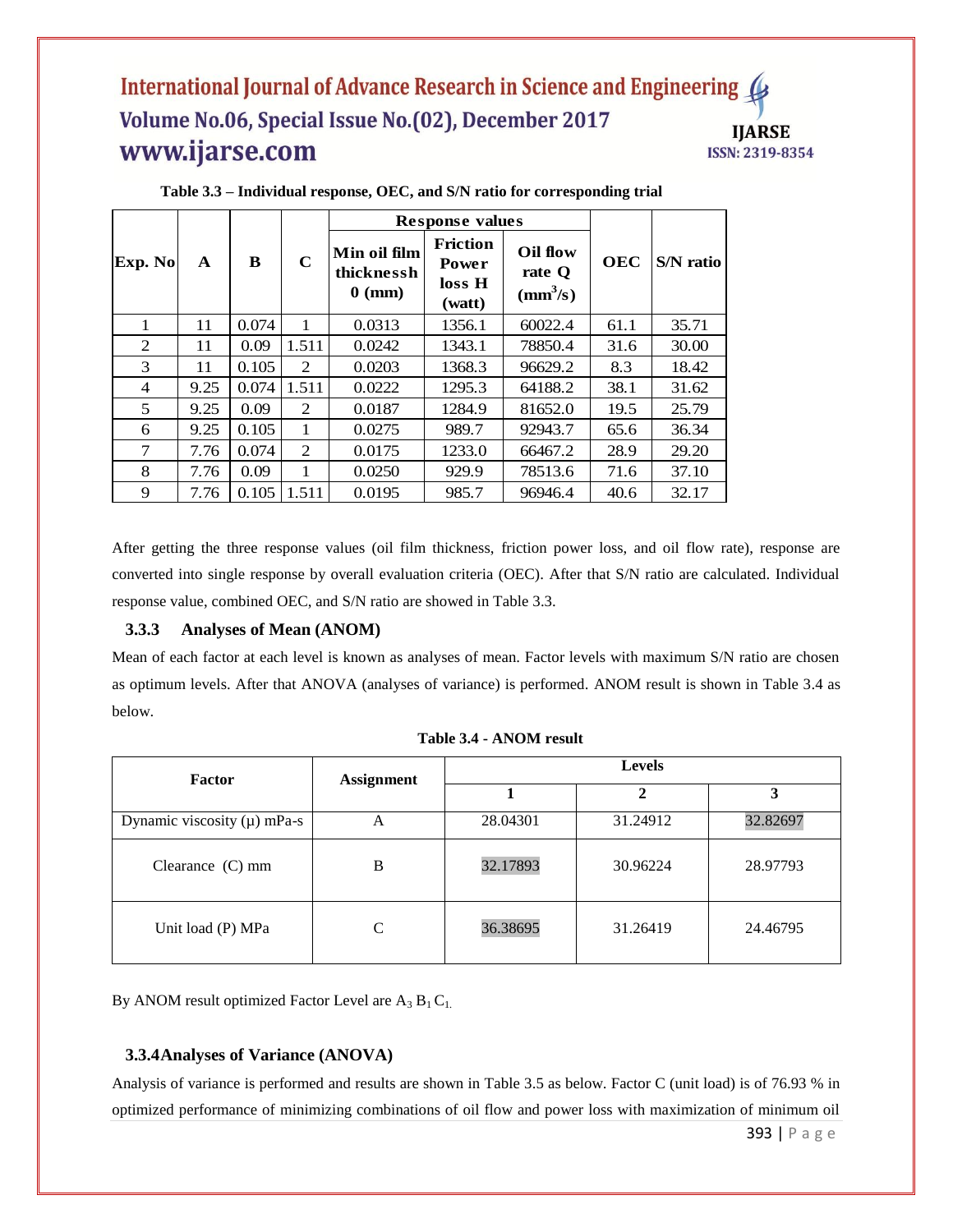film thickness under Trumpler design constraints using Taguchi robust design approach and overall evaluation criteria with 40 % weight age to oil film thickness with maximization objective, 40% weight age to friction power loss with minimization objective and 20% weight age to oil flow with minimization objective.

|                                 | Sum of        | Degree of | <b>Estimate</b> | Mean sum of | <b>F</b> ratio |
|---------------------------------|---------------|-----------|-----------------|-------------|----------------|
| <b>Factor</b>                   | <b>Square</b> | freedom   | effect          | square      |                |
| Dynamic viscosity $(\mu)$ mPa-s | 35.66         | 2         | 12.79 %         | 17.83       | 2.743          |
| Clearance $(C)$ mm              | 15.66         | 2         | 5.62 %          | 7.83        | 1.205          |
| Unit load (P) MPa               | 214.49        | 2         | 76.93%          | 107.245     | 16.5           |
| Error                           | 13            | 2         |                 | 6.5         |                |
| Total                           | 278.81        | 8         |                 |             |                |

#### **Table 3.5 - ANOVA Result**

### **3.4 RESULT**

As per result of the robust design concluding result are as under:

- Factor C (Unit load) contribute highest 76.93% in optimization performance of maximization of oil film thickness with 40% weight age, minimization of friction power loss with 40% weight age and minimization of oil flow with 20% weight age.
- At 95% confidence level value of  $F(2,2)$  statistics is 19. This shows that modal is acceptable with 95% confidence level.
- At this level frictional power saving and saving in pumping power due to optimized oil flow by supplying pump under the achievable minimum oil film thickness and other design consideration can be achieved.
- By varying the weight age given to objective function corresponding optimized level with level of confidence can be calculated.

#### **IV CONCLUSION**

In a traditional design process, sophisticated analysis tools are used by specialists in individual disciplines and in the later design stages. CE provides an initiative of the product development community that has the goal of reducing the length of the product design and manufacturing cycle time by allowing teams of engineers to develop design modules concurrently from their perspectives. This work aims to understand one of the methodological approaches (*Techniques* agent of 7Ts) that could support the use of high fidelity analyses in the early stages of designing complex systems. From some common technique of CE, the present work aims to understand the robust design techniques that can be used in concurrent product design to enhance design productivity during research and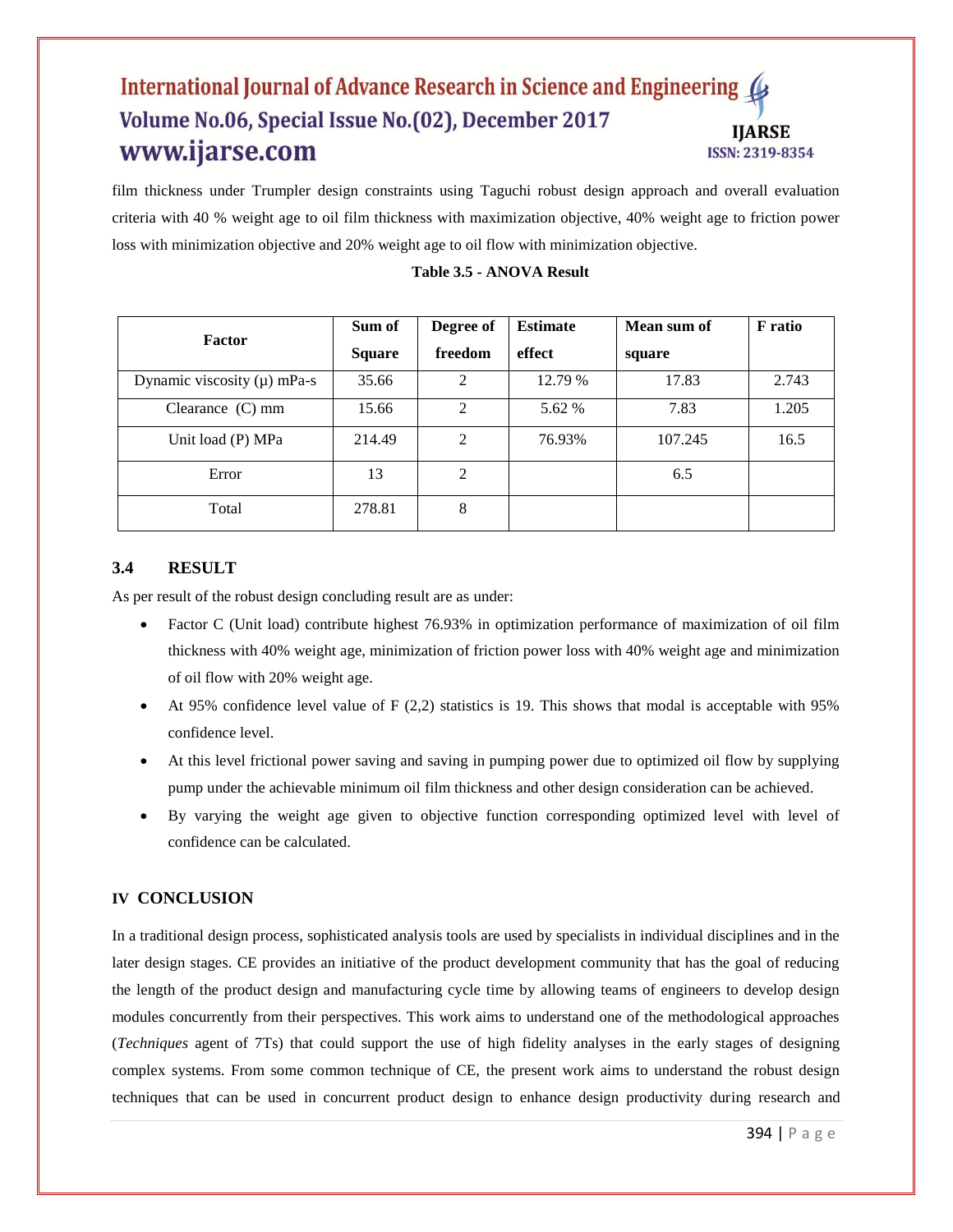development. The robust design techniques are used to evaluate quickly the design alternatives and to develop comprehensive, robust, flexible, and modifiable top-level specifications. *Taguchi method* is an important tool which is used in present work to demonstrate the robust design technique for example of hydrodynamic journal bearing performance optimization.

As per result of the robust design for the example of hydrodynamic journal bearing used in present work concluding result are as under:

- Factor C (Unit load) contribute highest 76.93% in optimization performance of maximization of oil film thickness with 40% weight age, minimization of friction power loss with 40% weight age and minimization of oil flow with 20% weight age.
- At 95% confidence level value of F  $(2,2)$  statistics is 19. This shows that modal is acceptable with 95% confidence level.
- At this level frictional power saving and saving in pumping power due to optimized oil flow by supplying pump under the achievable minimum oil film thickness and other design consideration can be achieved.
- By varying the weight age given to objective function corresponding optimized level with level of confidence can be calculated.

#### **REFERENCES**

- 1. Montgomery DC Design and analysis of experiments,  $5<sup>th</sup>$ edn. John Wiley & Sons Inc, New York (2001).
- *2.* A. KhaliliMeybodi, A. Assempourand and S. Farahani, A general methodology for bearing design in nonsymmetric T-shaped sections in extrusion process, *Journal of Materials Processing Technology 212,2011, 249- 261.*
- 3. Andras Z. Szeri, Composite-film hydrodynamic bearings, International Journal of Engineering Science (2010); 48: 1622-1632.
- *4.* C.W. Wu, G.J. Ma, Abnormal behaviour of a hydrodynamic lubrication journal bearing cause by wall slip, *Tribology International 38,2005, 492-499.*
- *5.* R. I. Winner, J. P. Pennell, H. E. Bertrand and M. M. G. Slusarczuk, The Role of Concurrent Engineering in Weapons System Acquisition,*IDA Report R-338, Institute for Defense Analysis, Alexandria, Virginia, 1988.*
- *6.* K. Hutchison and D. R. Hoffman, Implementing Concurrent Engineering,*High Performance Systems,* 1990, 40- 44.
- 7. B. Prasad, Concurrent Engineering Fundamentals: Integrated Product Development, 2,1986.
- 8. M. S. Phadke, *Quality Engineering Using Robust Design,* Prentice Hall, Englewood Cliffs, New Jersey, 1989.
- 9. N. P. Suh, *Principles of Design,* Oxford University Press, Oxford, U.K., 1990.